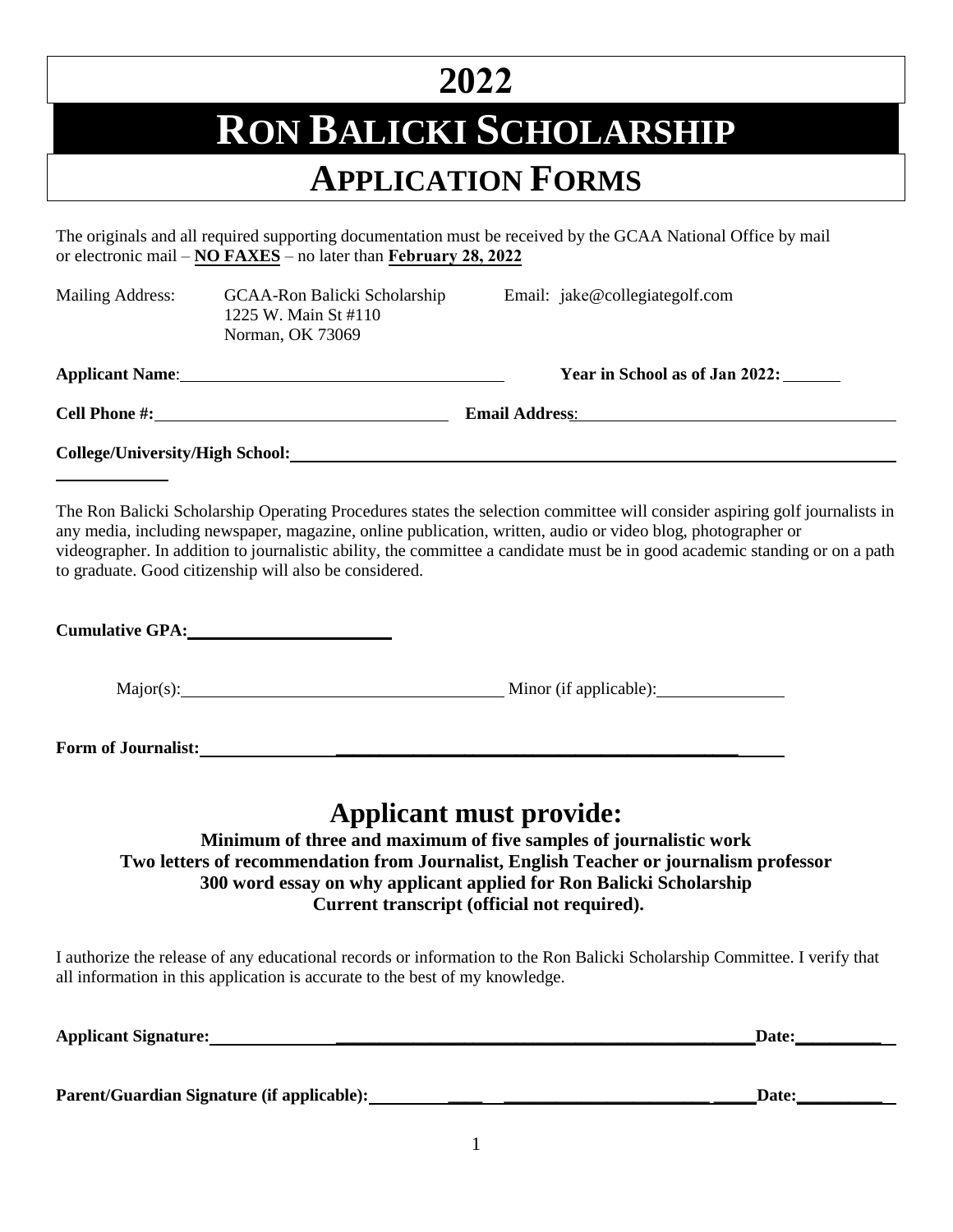# **2022 RON BALICKI SCHOLARSHIP APPLICATION FORMS First Name: Last: High School Senior/College Undergraduate/Graduate Student (CIRCLE ONE) College/University as of January 2022: Major(s): Minor(s): Projected Form of Golf Journalism:** \_\_\_\_\_\_\_\_ **Street Address:** City: **State: ZIP:**  $\overline{Z}$ **Email: \_\_\_\_\_\_\_\_\_\_\_\_\_\_\_\_\_\_\_\_\_\_\_\_\_\_\_\_\_\_\_\_\_\_\_\_\_\_\_\_\_\_\_\_\_\_\_\_\_\_\_\_\_\_\_\_\_\_\_\_\_\_\_\_\_\_\_\_\_\_\_\_\_\_\_\_\_\_\_\_\_\_\_\_\_\_\_\_\_\_\_ Home Phone: Cell Phone: Cell Phone: Cell Phone:**  $\blacksquare$ **Date of Birth:** SSN: SSN: **Current College/University or High School: Date of Graduation: Cumulative GPA: SAT Score: ACT Score: Parent/Guardian Name (if applicable): Parent/Guardian Email (if applicable): Parent/Guardian Cell Phone (if applicable):**